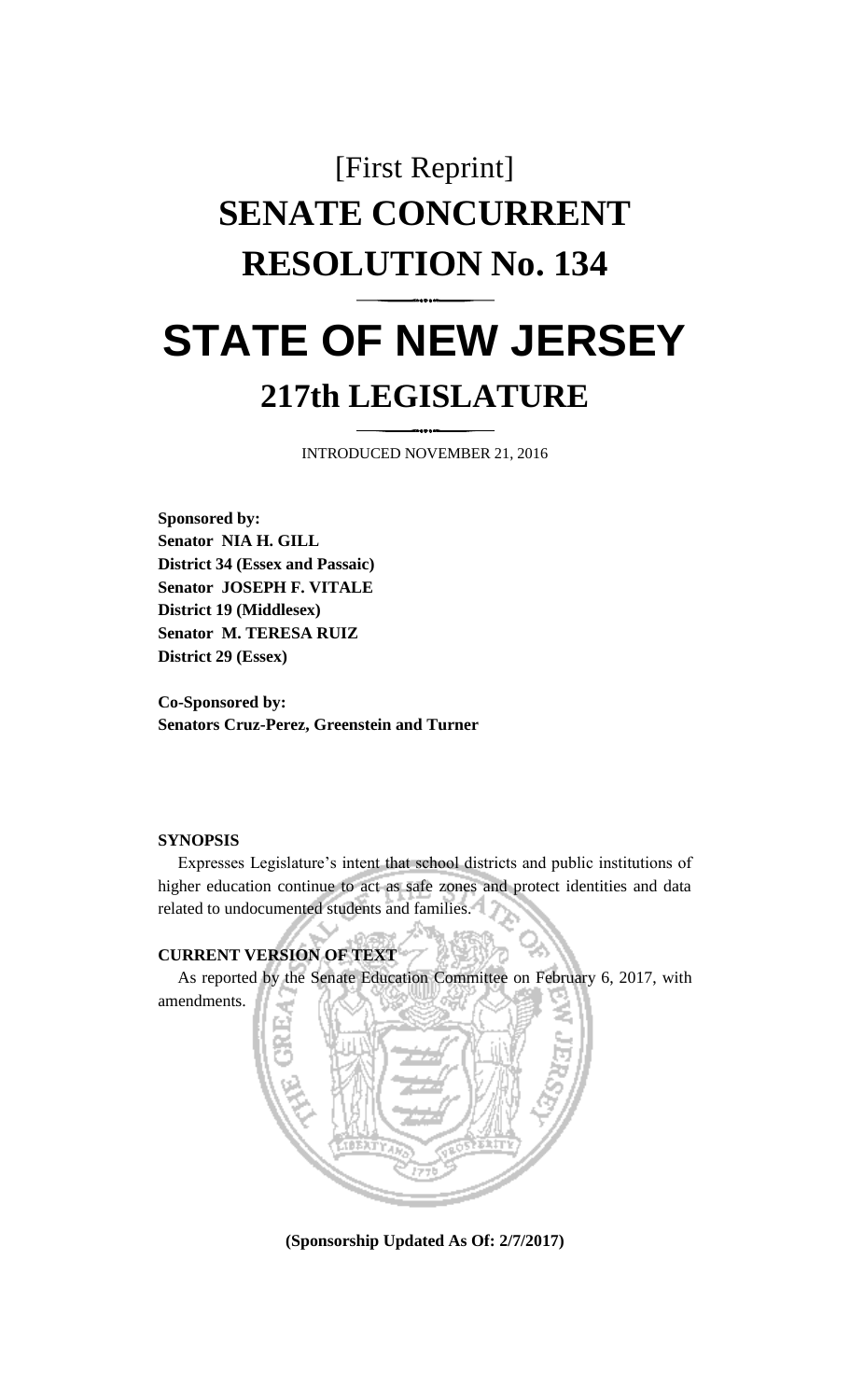**A CONCURRENT RESOLUTION** expressing the intent of the Legislature that school districts and public institutions of higher education continue certain protections to undocumented students.

 **WHEREAS,** The State of New Jersey is the home and workplace of large immigrant communities and history has demonstrated the significant contributions that these communities have made to the economic and cultural growth of the State; and

 **WHEREAS,** Since the conclusion of the 2016 presidential election, New Jersey school districts, public institutions of higher education, and the students and families they serve have raised increased concerns about the possibility of impending Immigration and Customs Enforcement (ICE) action that may impact the undocumented students enrolled in those school districts and institutions; and

 **WHEREAS,** The United States Supreme Court in 1982 ruled in Plyler 17 v. Doe that public schools are prohibited from denying immigrant students access to elementary and secondary public education, and that undocumented children have the same right to a free public 20 education as citizens of the United <sup>1</sup>[State] States<sup>1</sup> and permanent residents; and

 **WHEREAS,** State Board of Education regulations at N.J.A.C.6A:22- 3.3(b) enforce this Supreme Court ruling by providing that immigration/visa status does not affect eligibility to attend school, and by prohibiting at N.J.A.C.6A:22-3.4(d)2. a school district from requiring documentation or information relating to citizenship or immigration status as a condition of enrollment in a public school; and

 **WHEREAS,** In 2013 the Legislature expressed its support for this policy through the adoption of legislation, P.L.2013, c.151 (C.18A:38-4.1), that requires the Commissioner of Education to biannually issue a notice to each school district reminding the district of its enrollment obligations; and

 **WHEREAS,** The Legislature also expressed its support for undocumented students enrolled in the State's public institutions of higher education through the adoption of P.L.2013, c.170 (C.18A:62-4.4) that provides in-State tuition benefits based on factors other than immigration status; and

 **WHEREAS,** Education plays a critical role in furthering tolerance and strengthening our nation, and New Jersey has a proud history as a State that has acted to support its "thorough and efficient system of free public schools" as well as its college and university system, and to ensure that any resident who seeks a better life through the benefits that an education provides will have the State's support in that effort; and

**EXPLANATION – Matter enclosed in bold-faced brackets [thus] in the above bill is not enacted and is intended to be omitted in the law.**

**Matter underlined thus is new matter.**

**Matter enclosed in superscript numerals has been adopted as follows: Senate SED committee amendments adopted February 6, 2017.**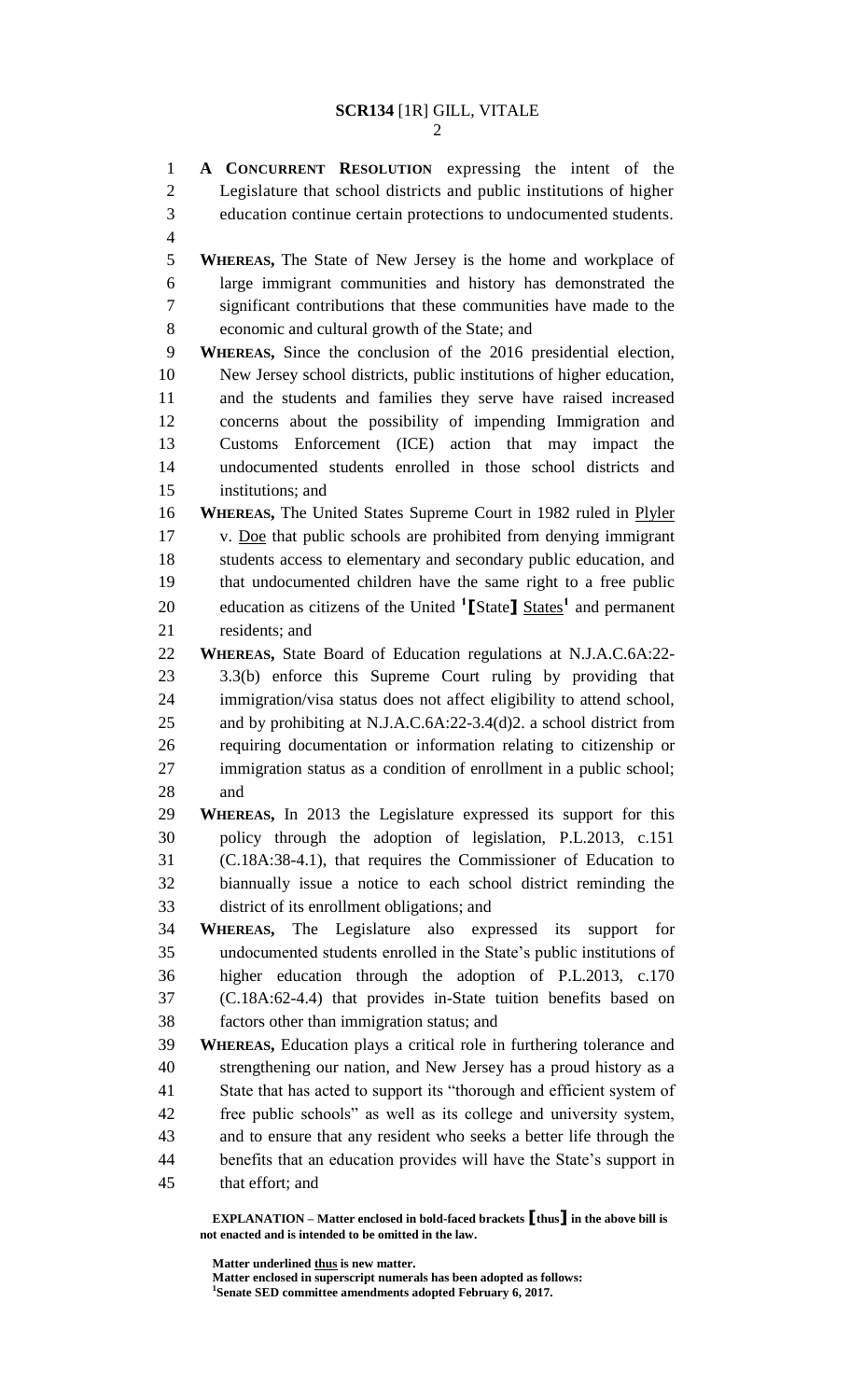# **SCR134** [1R] GILL, VITALE

**WHEREAS,** Municipalities across the State **<sup>1</sup> [**, including Camden, Newark, Jersey City, Trenton, and Union City,**] 1** have also demonstrated support for their immigrant residents **<sup>1</sup> [**by declaring themselves to be "sanctuary cities" and limiting the use of 5 municipal resources to enforce federal immigration laws  $\mathbf{I}^1$ ; and **WHEREAS,** The actions of **<sup>1</sup> [**these**] 1** "sanctuary cities" are another reminder of the support that this State has historically demonstrated to persons seeking an escape from hardship and deprivation and an avenue to a better life for themselves and their children; and **WHEREAS,** Current ICE policy characterizes school districts and colleges and universities as "sensitive locations," places where, in the normal course, enforcement actions should not occur unless extraordinary circumstances exist; and **WHEREAS,** Despite the fact that school districts and colleges and universities protect student data and information, the heightened concern and fear currently being expressed has resulted in school districts and institutions of higher education across the **<sup>1</sup> [**county**]** 18 country<sup>1</sup> adopting resolutions and policies that reaffirm their intent to protect the data and identities of any student, family member, or school employee who may be adversely affected by future federal policies or executive action; and to continue to serve as a safe zone and resource center for students and their families threatened by immigration enforcement or discrimination; and **WHEREAS,** It is therefore fitting and proper that the Legislature express its intent that New Jersey's school districts and public institutions of higher education follow the example that has been demonstrated across the country to reaffirm support for 28 undocumented students and their families; now  $\frac{1}{1}$ <sup>t</sup> therefore, **BE IT RESOLVED** *by the Senate of the State of New Jersey (the General Assembly concurring):* 1. The Legislature of the State of New Jersey hereby expresses its intent that school districts and public institutions of higher education: a. continue to serve as safe zones and resource centers for students and families threatened by immigration or discrimination to the fullest extent provided by the law; and b. continue to protect the data and identities of any undocumented student, family member, or school employee who may be adversely affected by future policies or executive action that results in the collection of any personally identifiable information to the fullest extent provided by the law. 2. Copies of this resolution, as filed with the Secretary of State, shall be transmitted by the Clerk of the General Assembly or the

Secretary of the Senate to the Governor, the State Board and